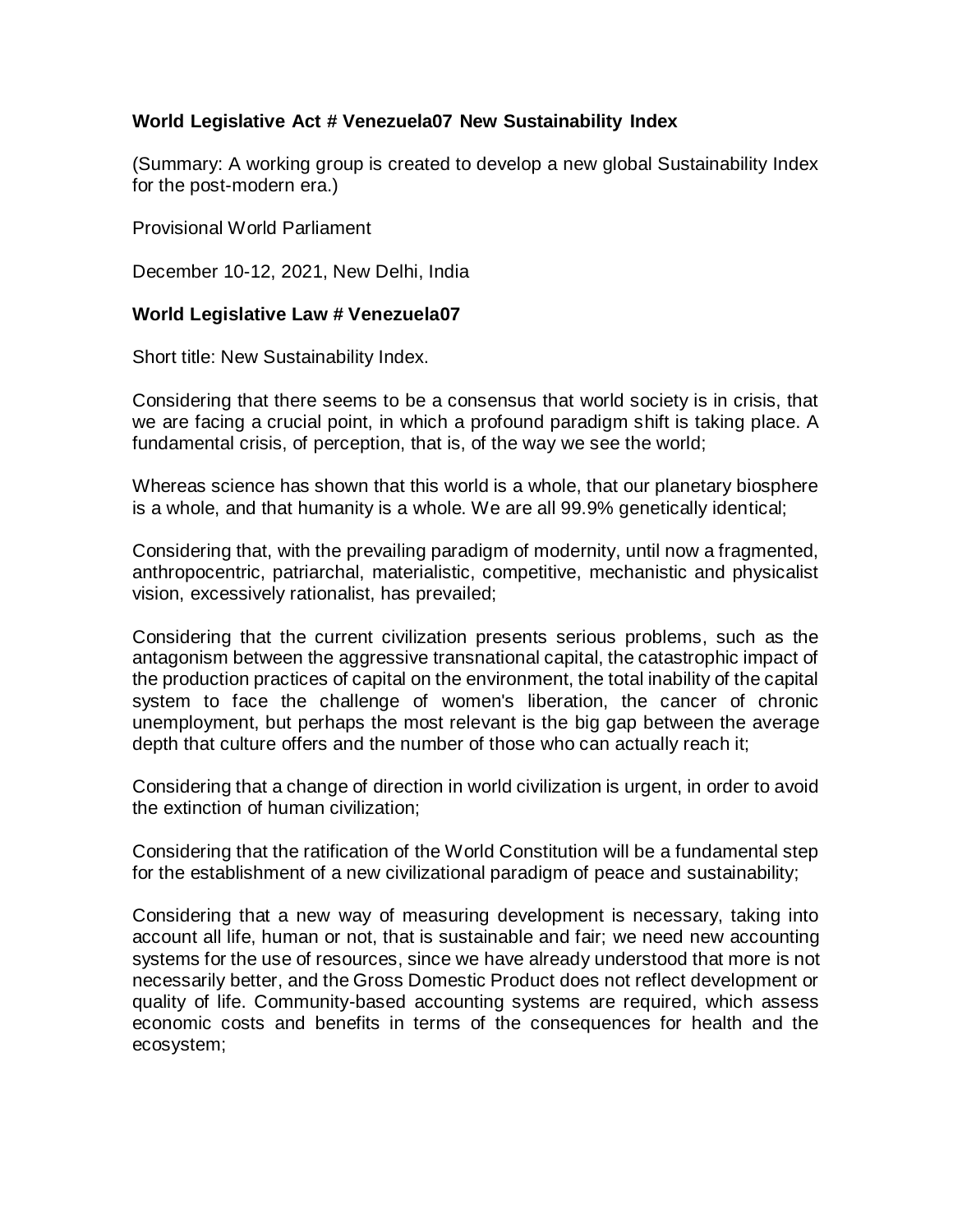Considering that the new civilizing scheme requires new guiding principles, which should be considered ("When Transnational Corporations Rule the World, David Korten):

- **Environmental sustainability**. The speed of use of renewable natural resources should not exceed the speed at which the ecosystem is capable of regenerating them. The rate of consumption or destruction of non-renewable resources should not exceed the rate at which their renewable substitutes are developed and incorporated. The speed of pollutant emission should not exceed the speed of the assimilative capacity of ecosystems.
- **Economic justice**. Additional rewards should be given to those who contribute the most as long as everyone's basic needs are met and the options of future generations are not threatened and the distribution of economic power is not unbalanced.
- **Biological and cultural diversity**, foundation of evolutionary potential.
- **Sovereignty of the People (subsidiarity)**. Local control over production assets, governance and responsibility located in the smallest and most local system units possible.
- **Intrinsic responsibility**. Decision makers bear their costs. Internalization of costs.
- **Common inheritance of environmental resources** for all present and future.

Considering that one of the most urgent tasks of postmodernity is to establish a genuine holoarchic environmental ethic, which takes into account both the value and worth of each of the parts (Ken Wilber, "Sex, Ecology and Spirituality").

- $\checkmark$  All things or events have the same base value,
- $\checkmark$  But in addition to the base value, each holon is a whole and a part, as a totality it has a total-value, by itself, intrinsic, not instrumental, the more totality, the more intrinsic value, the deeper, the greater value. As a whole, all holons have rights that express the conditions that are necessary for the holon to remain as a whole. The greater the totality, the more rights necessary to maintain. Those rights are not something added to the holon. If those rights are not satisfied, the whole is dissolved.
- $\checkmark$  All holons are also parts and have an instrumental value, for others, extrinsic value. While the holon is part of more holons, the more fundamental it is to the Kosmos (and less significant, as we have seen).
- $\checkmark$  As part, each holon exists in a network of care and responsibility. As rights, responsibilities are not something added to the holon. Responsibilities networks simply define the conditions necessary to support the whole of which the part is a part. The deeper he is, the more networks of communion he is involved in, and the greater his responsibilities in communion.
- $\checkmark$  So, each holon in the Kosmos has equal base value as a pure manifestation of Spirit. As a whole it has intrinsic value. And as a part it has an extrinsic value.
- $\checkmark$  A carrot and a cow have the same base value, but one has more intrinsic value because it has greater depth (and therefore more awareness).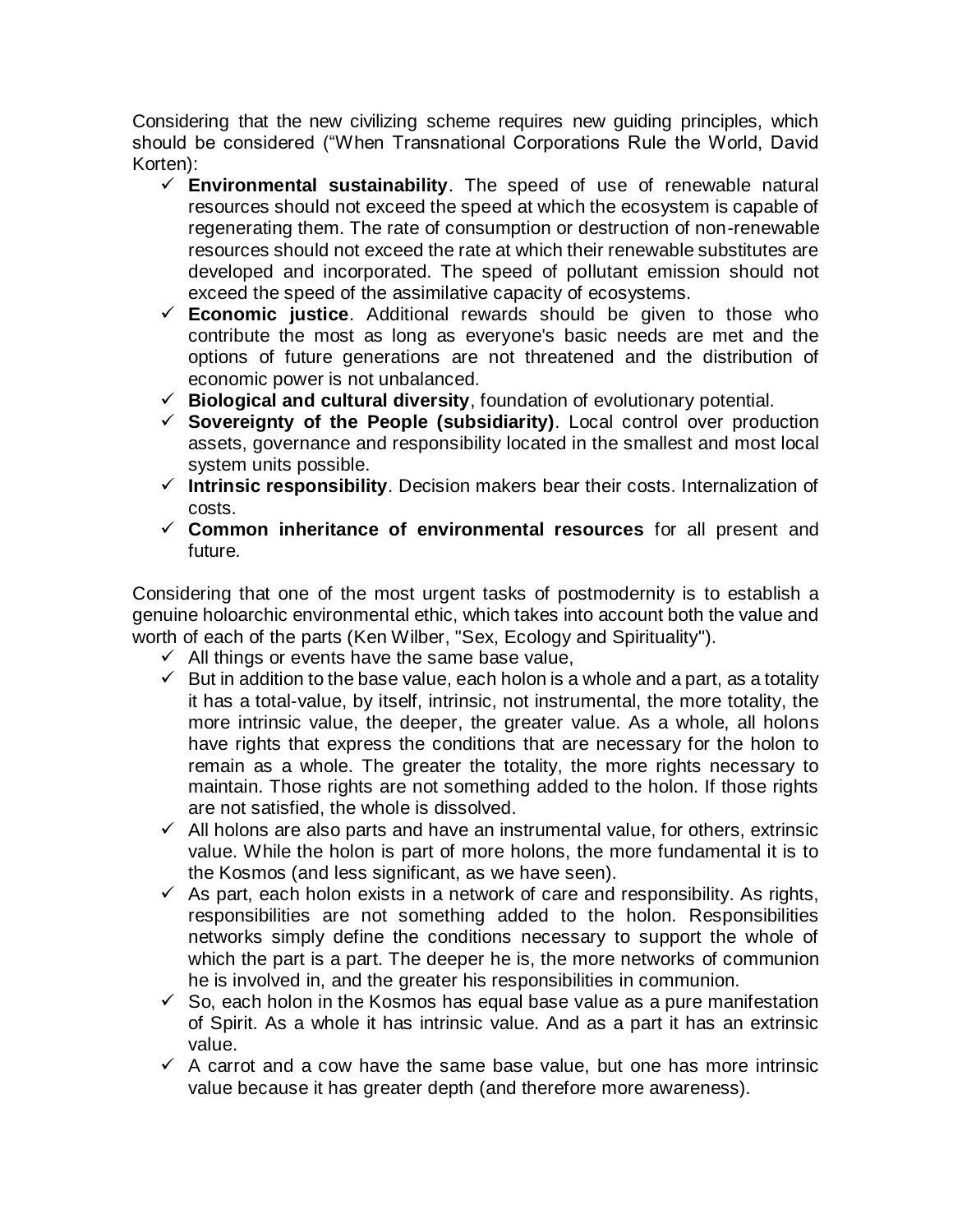$\checkmark$  In summary: A new environmental ethic is required. Although every being has the same base value (since they are all the same manifestation of the spirit), they also have an intrinsic value (greater at greater depth) and an extrinsic value (with respect to others). It is not just about "bioequity", since not all holons have equal value;

The delegates of the 15th Session of the Provisional World Parliament proclaim the following law:

1. A Research Group is created, called the "New Sustainability Index Group", to define a new sustainability index, which comprehensively covers an entire ecosystem, the entire biosphere, including all living species, including humans and the environment. It will be a composite index, which considers all the advances made by science and technology. It will cover all kinds of considerations: ecological, social, cultural, economic.

2. The existing indices must be studied, integrated and transcended, under a holistic environmental, ecological ethic, including at least:

- a. Human development Index
- b. Gini index
- c. Gross domestic product
- d. Net Gross Domestic Product
- e. National Economic Product (or of a region, or world)
- f. Economic Well-being Index (Part of GDP that improves well-being after compensating for damages)
- g. Ecological footprint
- h. Socio-environmental Impact Study
- i. Environmental deficit
- j. Sustainable, sustainable development
- k. Renewable energy
- l. Environment indicators of the OECD (Organization for Economic Cooperation and Development). 30 indicators. (Dictionary of Ecology)
- m. Quality of life

3. The execution of these consultations is delegated to the World Constitution and Parliament Association (WCPA).

4. The following people are appointed to form part of this Working Group:

- a. XXX
- b. Xxx

Adopted as amended December 12, 2021

**Witnessed** Eugenia Almand, Secretary, Provisional World Parliament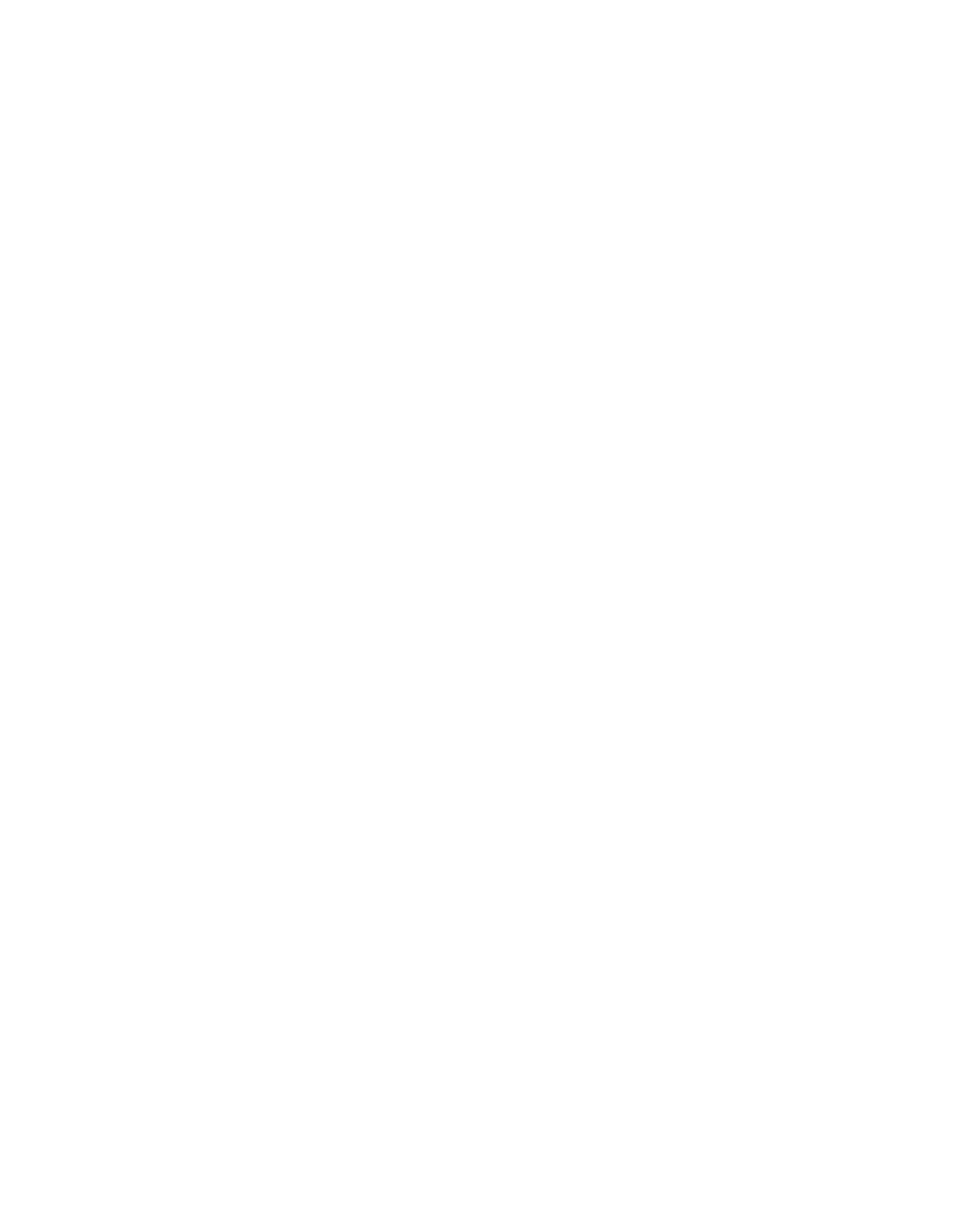# **Acta Legislativa Mundial #Venezuela07 Nuevo Índice de Sustentabilidad**

(Resumen: Se crea grupo de trabajo que desarrolle un nuevo Índice de Sustentabilidad mundial para la época posterior a la modernidad.)

### Parlamento Mundial Provisional

Del 10 al 12 de diciembre de 2021, Nueva Delhi, India

### **Ley Legislativa Mundial # Venezuela07**

#### Título corto: **Nuevo Índice de Sustentabilidad.**

Considerando que parece haber consenso en que la sociedad mundial está en crisis, que estamos ante un punto crucial, en el que se está dando un cambio profundo de paradigma. Una crisis de fondo, de percepción, es decir, de la forma como vemos el mundo;

Considerando que la ciencia ha demostrado que este mundo es una totalidad, que nuestra biosfera planetaria es un todo, y que la humanidad es un todo. Todos somos 99,9% genéticamente idénticos;

Considerando que, con el paradigma imperante de la modernidad, hasta ahora ha predominado una visión fragmentada, antropocéntrica, patriarcal, materialista, competitiva, mecanicista y fisicalista, excesivamente racionalista;

Considerando que la civilización actual presenta graves problemas, como el antagonismo entre el agresivo capital transnacional, el catastrófico impacto de las prácticas de producción del capital sobre el medio ambiente, la total incapacidad del sistema del capital para enfrentar el reto de la liberación femenina, el cáncer del desempleo crónico, pero tal vez la más relevante es el abismo entre la profundidad promedio que ofrece la cultura y el número de quienes realmente pueden alcanzarla;

Considerando que es urgente un cambio de dirección en la civilización mundial, para evitar la extinción de la civilización humana;

Considerando que la ratificación de la Constitución Mundial será un paso fundamental para el establecimiento de un nuevo paradigma civilizatorio de paz y sustentabilidad;

Considerando que es necesaria una nueva forma de medir el desarrollo, teniendo en cuenta a toda la vida, humana o no, que sea sustentable y justo; necesitamos nuevos sistemas de contabilidad de uso de recursos, ya que ya hemos comprendido que más no es necesariamente mejor, y el Producto Interno Bruto no refleja ni desarrollo ni calidad de vida. Se requieren sistemas contables basados en la comunidad, que evalúen los costos y beneficios económicos en términos de las consecuencias para la salud y el ecosistema;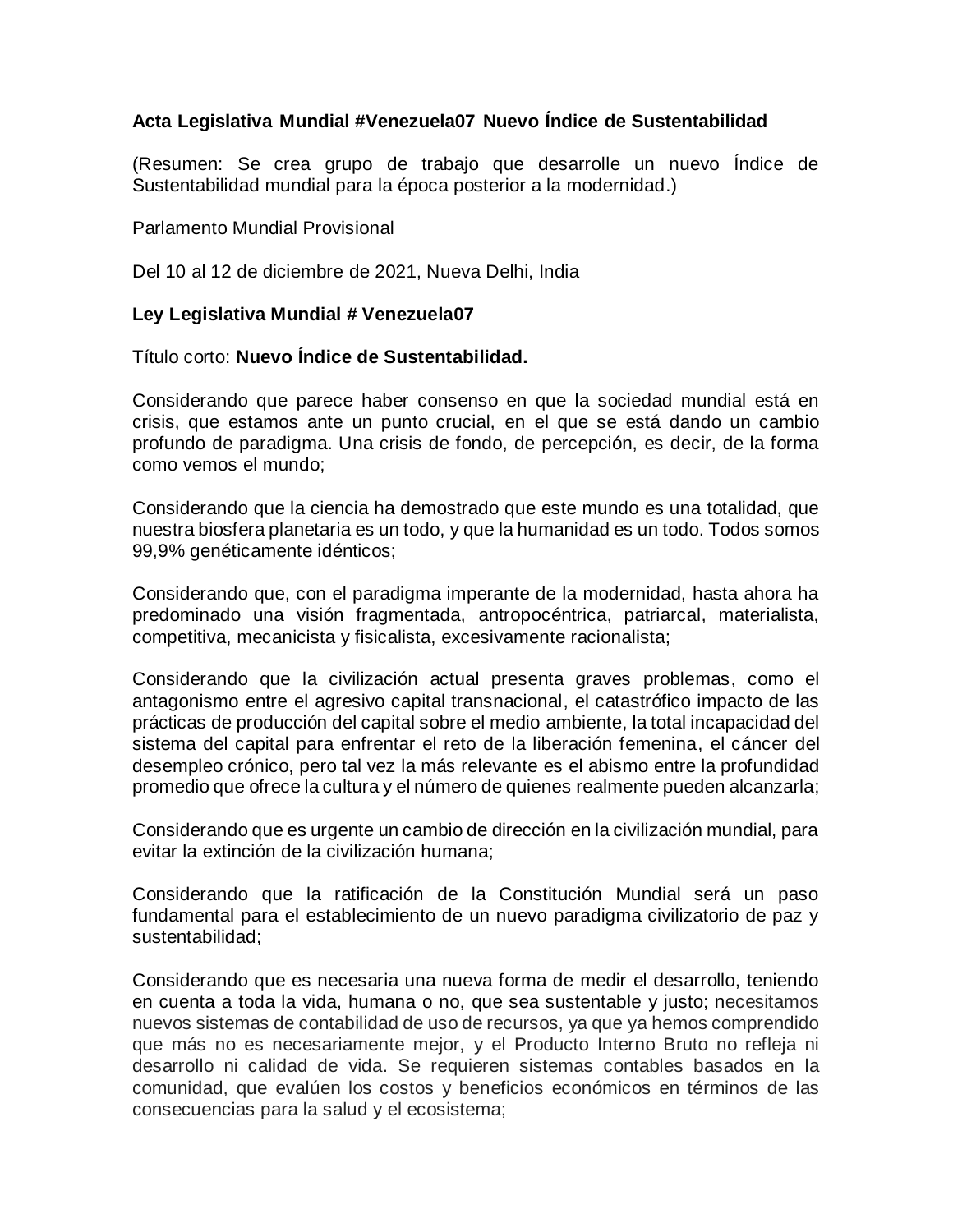Considerando que el nuevo esquema civilizatorio requiere de nuevos principios directrices, que deberán contemplar ("Cuando las Transnacionales Gobiernan al Mundo, David Korten):

- **Sustentabilidad ambiental**. La velocidad de uso de los recursos naturales renovables no debe exceder la velocidad a la que el ecosistema es capaz de regenerarlos. La velocidad de consumo o destrucción de los recursos no renovables no debe exceder la velocidad a la cual se desarrollan e incorporan sus sustitutos renovables. La velocidad de emisión de contaminantes no debe exceder la velocidad de la capacidad asimilativa de los ecosistemas.
- **Justicia económica**. Se debe otorgar retribuciones adicionales a quienes contribuyan más siempre que las necesidades básicas de todos estén satisfechas y no se amenacen las opciones de generaciones futuras y no se desequilibre la distribución del poder económico.
- **Diversidad biológica y cultural**, fundamento del potencial evolutivo.
- **Soberanía del Pueblo (subsidiariedad)**. Control local sobre los bienes de producción, gobernabilidad y responsabilidad ubicadas en las unidades de sistemas lo más pequeñas y locales posibles.
- **Responsabilidad intrínseca**. Quienes toman decisiones asumen sus costos. Internalización de costos.
- **Herencia común** de los recursos ambientales para todos los presentes y futuros.

Considerando que una de las tareas más urgentes de la postmodernidad es establecer una genuina ética ambiental holoárquica, que tenga en cuenta tanto el valor como la valía de cada una de las partes (Ken Wilber, "Sexo, Ecología y Espiritualidad").

- $\checkmark$  Todas las cosas o eventos tienen el mismo valor de base,
- $\checkmark$  Pero además al valor de base, cada holón es un todo y una parte, como totalidad tiene un valor-total, por sí mismo, intrínseco, no instrumental, mientras más totalidad, más valor intrínseco, a mayor profundidad, mayor valor. Como totalidad todos los holones tienen derechos que expresan las condiciones que son necesarias para que el holón permanezca como un todo. Mientras mayor la totalidad, más derechos necesarios de mantener. Esos derechos no son algo añadido al holón. Si esos derechos no se satisfacen, la totalidad se disuelve.
- $\checkmark$  Todos los holones son también partes y tienen un valor instrumental, para otros, valor extrínseco. Mientras el holón es parte de más holones, más fundamental para el Kosmos es (y menos significante, como hemos visto).
- $\checkmark$  Como parte, cada holón existe en una red de cuidado y responsabilidad. Como derechos, las responsabilidades no son algo añadido al holón. Las redes de responsabilidades simplemente definen las condiciones necesarias para apoyar el todo del cual la parte es parte. A mayor profundidad, en más redes de comunión está involucrado, y mayores sus responsabilidades en comunión.
- Entonces, cada holón en el Kosmos tiene igual valor de base como manifestación pura del Espíritu. Como totalidad tiene un valor intrínseco. Y como parte tiene un valor extrínseco.